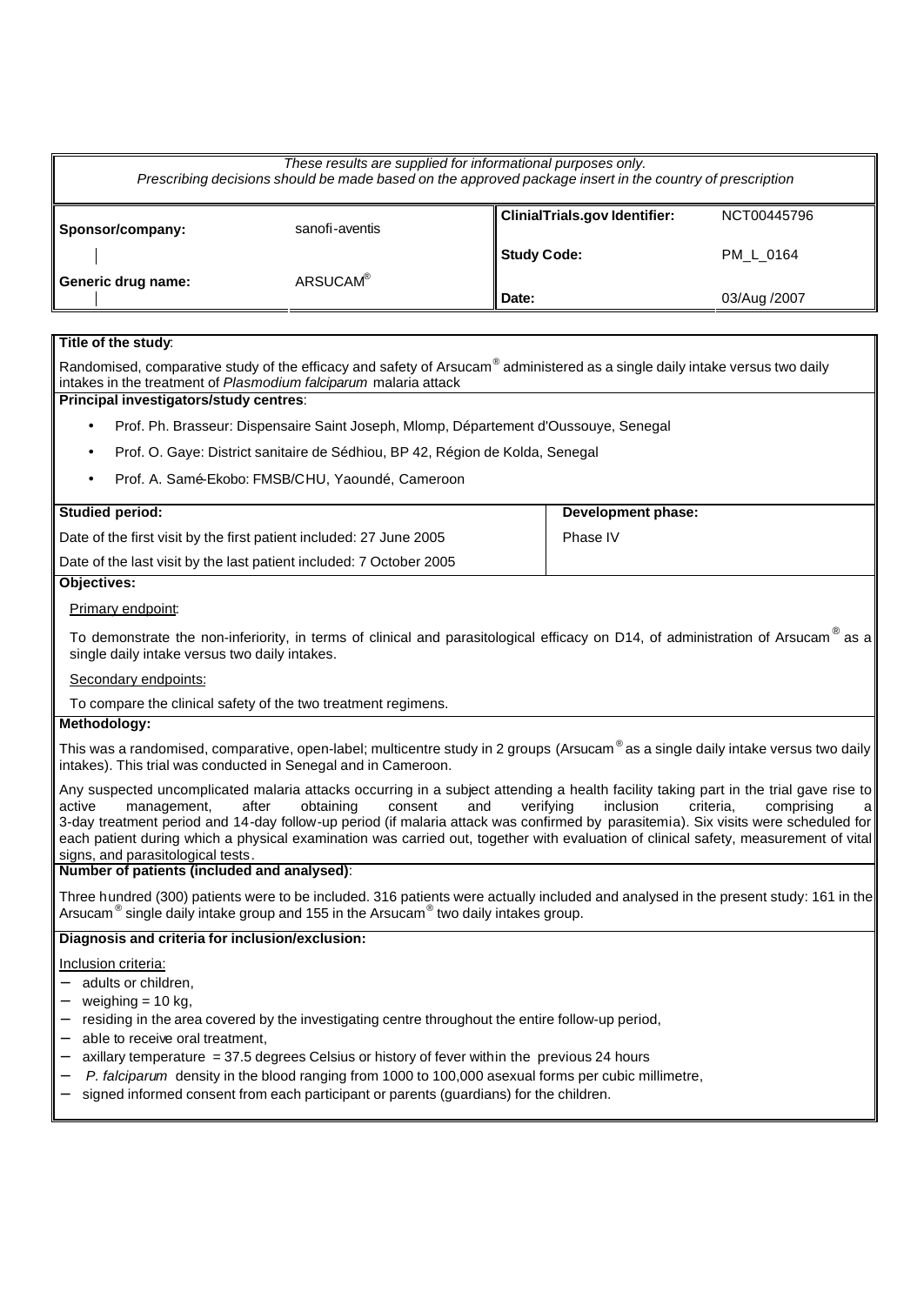#### **Diagnosis and criteria for inclusion/exclusion (cont.)**:

Exclusion criteria:

- − presence of at least one sign of severe malaria or clinical danger sign : prostration, consciousness disorders, recent and repeated convulsions , respiratory distress, inability to drink, uncontrollable vomiting, macroscopic haemoglobinuria, jaundice, haemorrhagic shock, systolic BP < 70 mmHg in adults or < 50 in children, spontaneous bleeding, inability to sit or stand,
- serious concomitant disease,
- allergy to one of the investigational medicinal products,
- pregnant women (reported, clinically visible pregnancy or pregnancy identified by immunological tests detecting ß-hCG hormone marketed as G Test® or BB Test®) or breast-feeding women. The pregnancy test was carried out after having obtained specific preliminary freely-given written informed consent. If the test was negative, consent to take part in the study was then obtained. If the test was positive, the patient was not included in the study and received treatment with quinine, in compliance with the current therapeutic protocol recommended by the Malaria National Control Program ,
- − documented intake of an antimalarial at a suitable dosage within seven days prior to inclusion.

#### **Test product, dose, and mode of administration.**:

Investigational product: ARSUCAM® in a coblister containing artesunate and amodiaquine (tablet containing 50 mg of artesunate and tablet containing 153 mg of amodiaquine base). The dosage was adjusted on the basis of the following weight ranges :

− Weight ≥10 kg and < 21 kg: 1 tablet of each product per day ;

- − Weight ≥21 and ≤ 40 kg: 2 tablets of each product per day;
- − Weight > 40 kg: 4 tablets of each product per day.
- Dosage regimen: Dose administered as 2 daily intakes (morning and evening)

Mode of administration: oral use

Reference product: ARSUCAM® in a coblister containing artesunate and amodiaquine (tablet containing 50 mg of artesunate and tablet containing 153 mg of amodiaquine base). The dosage was adjusted on the basis of the weight ranges indicated above.

The daily dosages, batch numbers and expiry dates were identical to the investigational product.

Dosage regimen: Dose administered as a single daily intake (morning)

Mode of administration: oral use

#### **Duration of treatment**: 3 days

#### **Criteria for evaluation**:

- − The primary endpoint was clinical and parasitological cure on D14
- − The secondary endpoint was based on the incidence and severity of adverse events.

#### **Statistical methods:**

- Primary endpoint: adequate response to treatment on D14 (clinical and parasitological response). An adequate response to treatment was defined as the absence of parasitaemia on Day 14, irrespective of axillary temperature, without any signs of early treatment failure or late clinical or parasitological failure (in compliance with WHO definitions).
- The non-inferiority of Arsucam® as two intakes versus Arsucam® as a single intake was studied on the basis of the adequate response to treatment on D14.
- In order to do so, the two-sided 90% confidence interval of the difference in the proportions of responders on D14 between the two treatment groups was calculated.
- If the upper limit of the confidence interval was below the acceptance limit (d=3%), the non-inferiority of Arsucam® 2 intakes versus a single intake was demonstrated.

Secondary endpoints: the safety of Arsucam® was evaluated by the presence or absence of adverse events.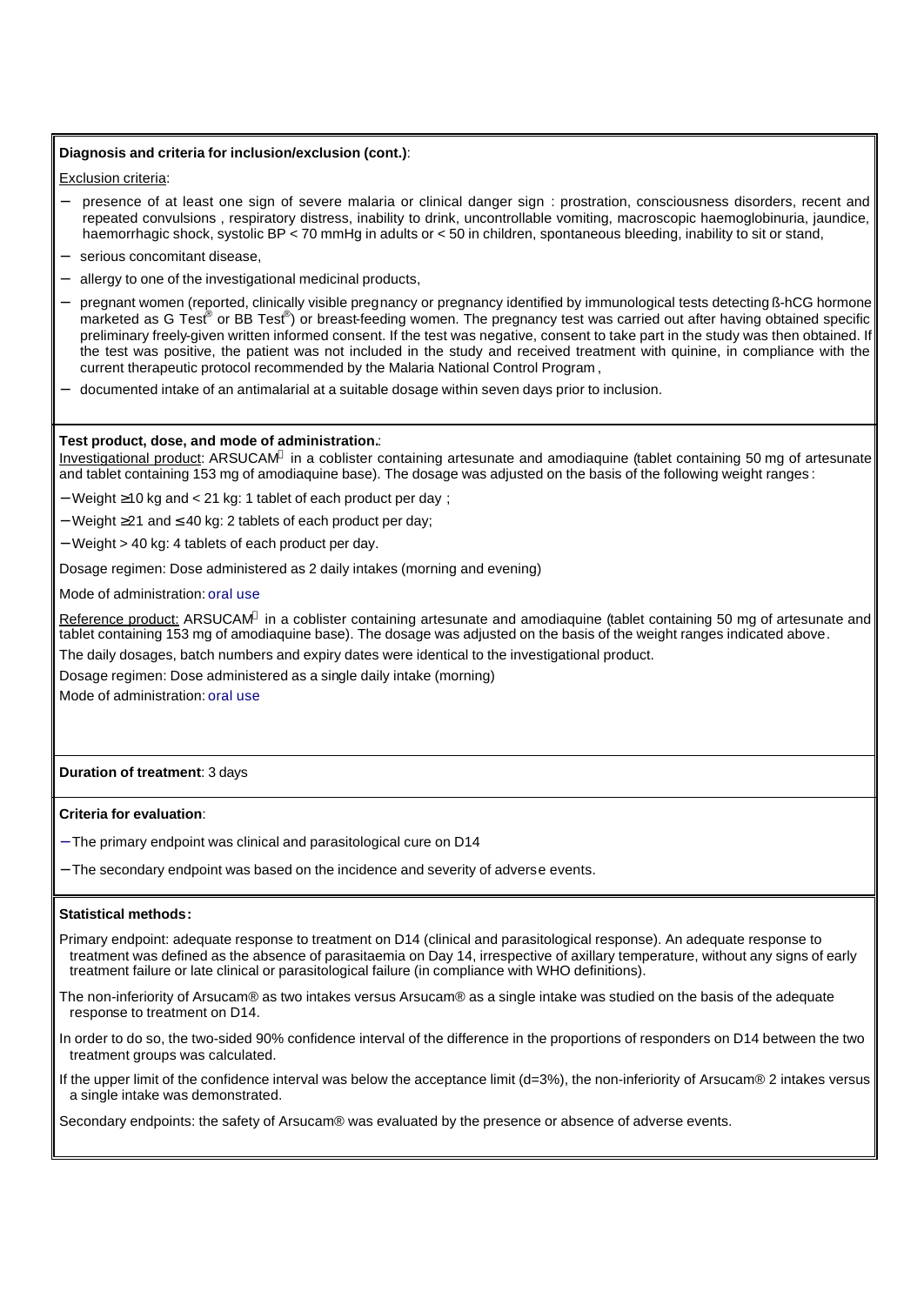#### **Results:**

Three hundred and sixteen (316) patients, 42.4% of which were female, aged 2 to 80 years (18.4% children aged under 5 years, 40.5% from 6 to 13 years and 41.1% aged over 14 years) were included in the study. The 2 patient groups displayed similar demographic characteristics and clinical symptoms on inclusion in the study. Seven (7) patients were withdrawn prematurely from the study: 5 patients moved out of the area covered by the investigating centre, one patient withdrew his consent and another patient was withdrawn from the study further to a serious adverse event (bronchopneumopathy on D1). Apart from the latter 2 patients in the Arsucam®single intake group, who were withdrawn from the study and only received treatment for one day, all of the other patients received treatment for 3 days as provided for in the protocol. The patients taking part in the study were followed up for a period of 14 days after inclusion.

### **Efficacy results:**

The adequate responses to treatment were similar for the 2 treatment regimens, and approaching 100% before and after PCR analysis on D14. The statistical analyses conducted on the ITT and PP populations demonstrated the non-inferiority of administering Arsucam<sup>®</sup> as 2 intakes versus a single daily intake, in terms of clinical and parasitological efficacy on D14.

Parasite clearance was comparable in the two treatment groups. Approximately 70% of patients showed negative parasitaemia on D2 and approximately 90% on D3.

The number of gametocyte-carrier patients showed only minor variation during follow-up (12 patients on inclusion, D7 and D14, and 14 patients on D3). The mean values for gametocytaemia were halved between D1 and D7 in both groups.

A favourable outcome with regard to the symptoms of malaria attack was observed for the 2 patient groups during the study:

- ß On inclusion, more than 75% of patients had an axillary temperature above 37.5°C. After 3 days of treatment, more than 99% of patients were apyretic, irrespective of the Arsucam® treatment regimen.
- ß A similar reduction in the incidence and intensity of headache, perspiration, dizziness and chills was observed in the 2 patient groups.
- The incidence of pain also decreased in the two groups.
- ß The incidence of anorexia decreased during treatment, but remained statistically more frequent in the Arsucam® single intake group (40%) versus the Arsucam® 2 intakes group (30%) on D1 ( $p = 0.0389$ ). This symptom mainly affected patients aged under 7 years in the 2 treatment groups. Moreover, a difference was observed between the Senegalese centres and the Cameroon Centre: the investigators from the latter centre diagnosed more cases of anorexia in their patients during the study than the Senegalese investigators (61% versus 24% on D1).
- ß The incidence of asthenia was halved after 3 days of treatment in the 2 patient groups.
- ß Symptoms such as jaundice, skinfold and hepatomegaly were infrequently observed in the study population on inclusion, and little change was observed in the incidence of such symptoms during treatment. No patients presented with skinfold or jaundice at the end of the study.
- ß A comparable reduction in the number of patients suffering from vomiting or diarrhoea was observed in the 2 groups (46% on inclusion versus 3.5% on D3 for vomiting, and 8.9% on inclusion versus 2.2% on D3 for diarrhoea).

The two treatment regimens used demonstrate comparable efficacy.

#### **Safety results:**

During the study, 26 patients presented an adverse event, without any significant differences between the 2 patient groups. Out of the AEs, 14 were mild, 10 moderate and 2 severe. Twenty AEs were perceived by the investigators as treatment-related. These AEs corresponded to gastrointestinal disorders (2.5%) (nausea (1.3%), abdominal pain (0.9%), duodenal ulcer (0.3%)), pruritus (2.5%) and nervous system disorders (1.3%) (drowsiness (0.6%), seizures (0.3%) and dysgeusia (0.3%)). Two serious adverse events (pneumonia and bronchopneumopathy) not related to the study treatment occurred in 2 patients (one in each group) causing one patient to be withdrawn from the study (a patient in the Arsucam® single intake group, due to bronchopneumopathy). With the exception of this case of bronchopneumopathy which improved upon receiving specific treatment, all of the other AEs had resolved prior to the end of the study. No significant changes in vital signs were reported during the study.

Rejection of treatment during the first half-hour after administration was observed in 10 patients, 6 in the Arsucam® single intake group and 4 in the Arsucam® two intakes group, mainly occurring on D0. Out of these 10 patients, 7 were aged 6 to 13 years. No differences were observed between the 2 patient groups. An equivalent dose of treatment was re-administered in each case.

Certain symptoms attributable to malaria but not present on inclusion appeared during treatment: asthenia (5.7%), vomiting (4.7%), anorexia (4.7%), diarrhoea (2.8%), abdominal pain (1.9%) and dizziness (2.2%), without any differences between the treatment groups. Furthermore, although little change was observed in the number of patients with asthenia during treatment, in the majority of patients, the intensity of asthenia increased during treatment, from "mild" on inclusion to "moderate" at the end of treatment, without any differences between the 2 treatment groups. The influence of the number of tablets per intake, or the total quantity of drug substance to be ingested, on the onset of these symptoms was the subject of a descriptive analysis only, owing to the limited